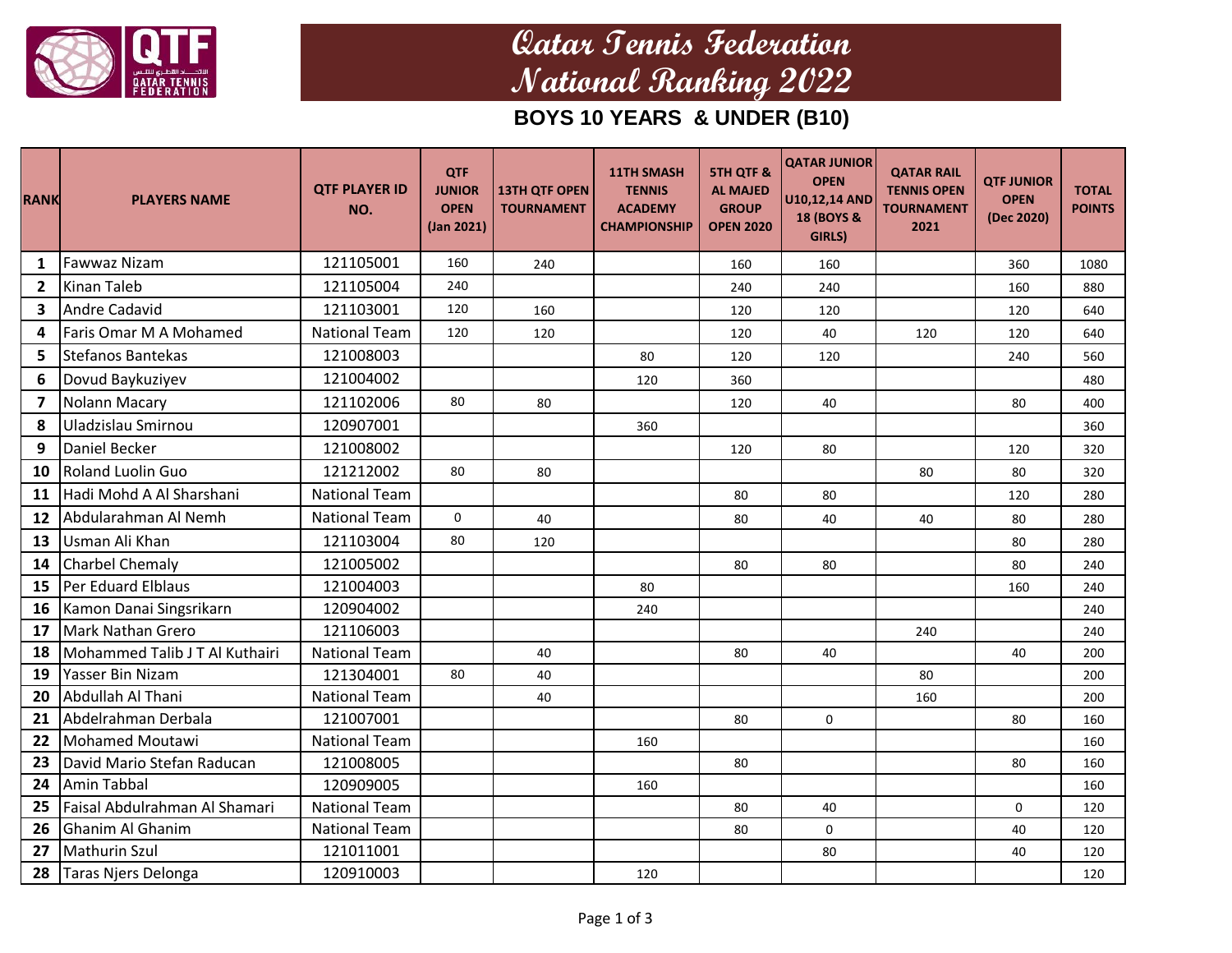

# **Qatar Tennis Federation National Ranking 2022**

### **BOYS 10 YEARS & UNDER (B10)**

| <b>RANK</b> | <b>PLAYERS NAME</b>         | <b>QTF PLAYER ID</b><br>NO. | <b>QTF</b><br><b>JUNIOR</b><br><b>OPEN</b><br>(Jan 2021) | <b>13TH QTF OPEN</b><br><b>TOURNAMENT</b> | <b>11TH SMASH</b><br><b>TENNIS</b><br><b>ACADEMY</b><br><b>CHAMPIONSHIP</b> | <b>5TH QTF &amp;</b><br><b>AL MAJED</b><br><b>GROUP</b><br><b>OPEN 2020</b> | <b>QATAR JUNIOR</b><br><b>OPEN</b><br>U10,12,14 AND<br>18 (BOYS &<br>GIRLS) | <b>QATAR RAIL</b><br><b>TENNIS OPEN</b><br><b>TOURNAMENT</b><br>2021 | <b>QTF JUNIOR</b><br><b>OPEN</b><br>(Dec 2020) | <b>TOTAL</b><br><b>POINTS</b> |
|-------------|-----------------------------|-----------------------------|----------------------------------------------------------|-------------------------------------------|-----------------------------------------------------------------------------|-----------------------------------------------------------------------------|-----------------------------------------------------------------------------|----------------------------------------------------------------------|------------------------------------------------|-------------------------------|
| 29          | Rayen Meknassi              | 120905002                   |                                                          |                                           | 120                                                                         |                                                                             |                                                                             |                                                                      |                                                | 120                           |
| 30          | Harsh Rajesh Thobhani       | 120902002                   |                                                          |                                           | 120                                                                         |                                                                             |                                                                             |                                                                      |                                                | 120                           |
| 31          | Mohamed Housam Samara       | <b>National Team</b>        | 40                                                       | 40                                        |                                                                             |                                                                             |                                                                             | 40                                                                   |                                                | 120                           |
| 32          | Saad Almahmod               | <b>National Team</b>        |                                                          |                                           | 40                                                                          | 0                                                                           |                                                                             | 80                                                                   |                                                | 120                           |
| 33          | Mustafa Ayaan Siddiqui      | 121102004                   |                                                          | 40                                        |                                                                             |                                                                             |                                                                             | 80                                                                   |                                                | 120                           |
| 34          | Benedict Pachara Kinsperger | 121309002                   |                                                          |                                           |                                                                             |                                                                             |                                                                             | 120                                                                  |                                                | 120                           |
| 35          | Ahmed Magrabi               | 121011005                   |                                                          |                                           |                                                                             |                                                                             |                                                                             |                                                                      | 80                                             | 80                            |
| 36          | Ippei Takemura              | 121002001                   |                                                          |                                           | 80                                                                          |                                                                             |                                                                             |                                                                      |                                                | 80                            |
| 37          | Abdullaziz Almuftah         | <b>National Team</b>        |                                                          |                                           | 80                                                                          |                                                                             |                                                                             |                                                                      |                                                | 80                            |
| 38          | Nawaf Abdulla Almohanadi    | <b>National Team</b>        |                                                          |                                           | 80                                                                          |                                                                             |                                                                             |                                                                      |                                                | 80                            |
| 39          | Abdulla Jassim Almahmoub    | <b>National Team</b>        |                                                          |                                           | 80                                                                          |                                                                             |                                                                             |                                                                      |                                                | 80                            |
| 40          | Hamza Abouarab              | 121004001                   |                                                          |                                           | 80                                                                          |                                                                             |                                                                             |                                                                      |                                                | 80                            |
| 41          | Dhruv Umrani                | 120908001                   |                                                          |                                           | 80                                                                          |                                                                             |                                                                             |                                                                      |                                                | 80                            |
| 42          | <b>Daniel Antonios</b>      | 121105006                   | 0                                                        | 80                                        |                                                                             |                                                                             |                                                                             |                                                                      |                                                | 80                            |
| 43          | Hamad Al Meadadi            | <b>National Team</b>        |                                                          | 80                                        |                                                                             |                                                                             |                                                                             |                                                                      |                                                | 80                            |
| 44          | Ibaad Ahamad                | 121110001                   |                                                          |                                           |                                                                             |                                                                             |                                                                             |                                                                      | 40                                             | 40                            |
| 45          | Ziad Salam                  | 121011002                   |                                                          |                                           | 40                                                                          |                                                                             |                                                                             |                                                                      |                                                | 40                            |
| 46          | Hamad Ibrahim               | <b>National Team</b>        |                                                          |                                           | 40                                                                          |                                                                             |                                                                             |                                                                      |                                                | 40                            |
| 47          | Zayed Al Meadadi            | <b>National Team</b>        |                                                          |                                           | 40                                                                          |                                                                             |                                                                             |                                                                      |                                                | 40                            |
| 48          | Khalifa Lem Salem           | <b>National Team</b>        |                                                          |                                           | 40                                                                          |                                                                             |                                                                             |                                                                      |                                                | 40                            |
| 49          | Kumar Pradhi                | 120901002                   |                                                          |                                           | 40                                                                          |                                                                             |                                                                             |                                                                      |                                                | 40                            |
| 50          | Mazen Osama Mohamed         | 120911002                   |                                                          |                                           | 40                                                                          |                                                                             |                                                                             |                                                                      |                                                | 40                            |
| 51          | Rayan Amen Alali            | <b>National Team</b>        |                                                          |                                           | 40                                                                          |                                                                             |                                                                             |                                                                      |                                                | 40                            |
| 52          | lYves Makram Kmeid          | 120908002                   |                                                          |                                           | 40                                                                          |                                                                             |                                                                             |                                                                      |                                                | 40                            |
| 53          | Mauro Viada Gonzalez        | 121004005                   |                                                          |                                           | 40                                                                          |                                                                             |                                                                             |                                                                      |                                                | 40                            |
| 54          | Tharunkrishna Tharanitharan | 120910002                   |                                                          |                                           | 40                                                                          |                                                                             |                                                                             |                                                                      |                                                | 40                            |
| 55          | Mohamed Abdou Soliman       | 120908003                   |                                                          |                                           | 40                                                                          |                                                                             |                                                                             |                                                                      |                                                | 40                            |
| 56          | Rashed Alhamidi             | <b>National Team</b>        |                                                          |                                           | 40                                                                          |                                                                             |                                                                             |                                                                      |                                                | 40                            |